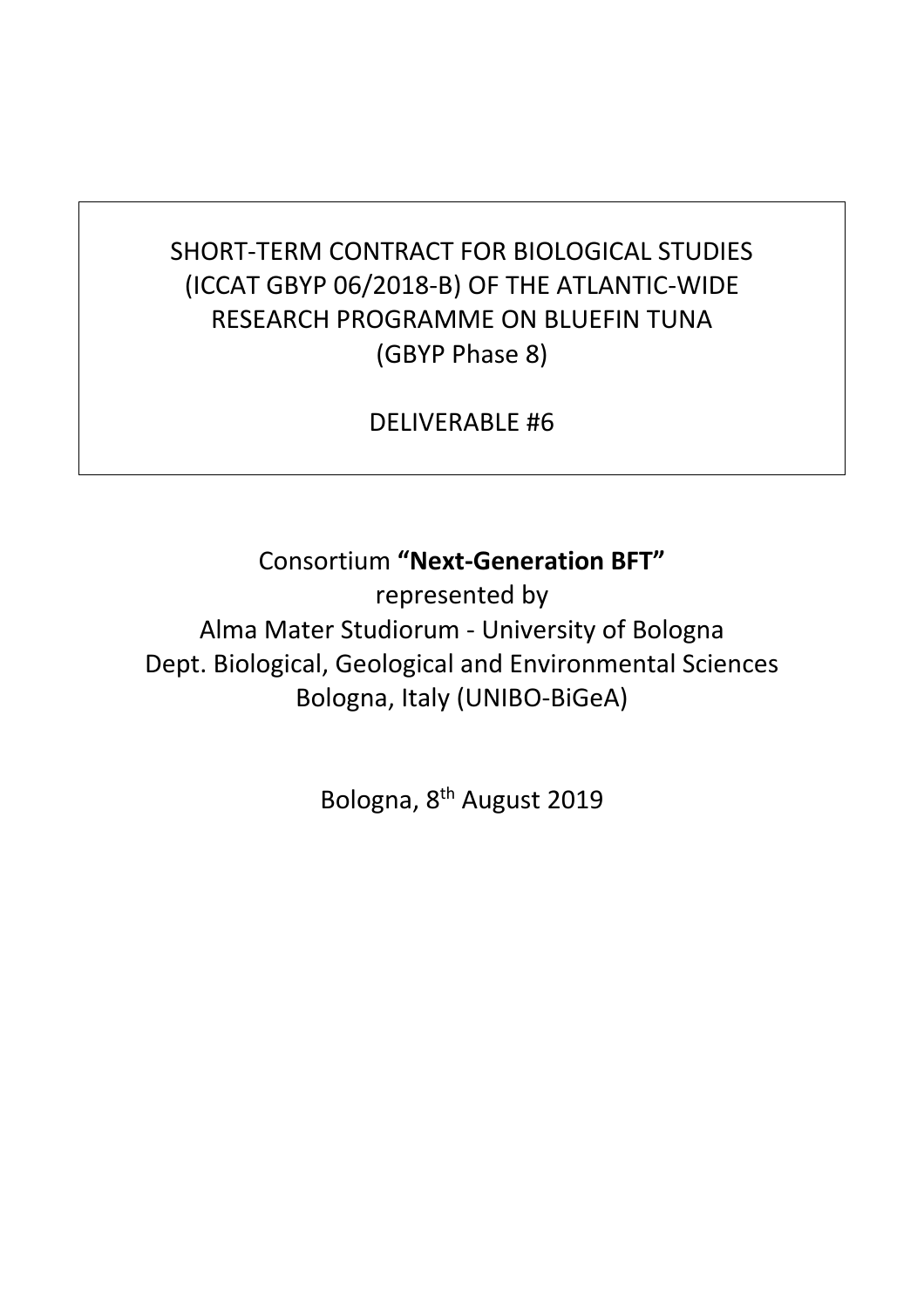## CONTEXT

The Partnership "NextGeneration BFT" is established by the within University of Bologna, Dept. Biological, Geological and Environmental Sciences, Bologna, Italy (UNIBO-BiGeA) the Centro di Competenza sulla Biodiversità Marina, University of Cagliari, Cagliari, Italy (Com.Bio.Ma) and the Department of Fisheries and Oceans Canada, Large Pelagics Group of the Saints Andrews Biological Station, Canada (DFO) to tendering the Call for Tenders ICCAT GBYP 06/2018 - BIOLOGICAL STUDIES and specifically for services concerning Maintenance and management of the ICCAT GBYP tissue bank (a), Sampling (b) and Genetic Analyses (d) as requested by the Call.

According to the awarded activities, the Partnership "NextGeneration BFT" is in charge of the sampling of biological samples and otoliths from 500 BFT of the sampling areas of Central and Western Mediterranean (strata 11, 12d, 13b, 13c, 15, 15c of the ICCAT GBYP BIOLOGICAL SAMPLING STRATA TABLE attached to Call 06/2018) since these areas are most relevant for BFT fisheries in the Mediterranean and critical to disentangle the spatio-temporal dynamics in whole basin. Types of data recorded and of tissues collected are homogeneous with collections carried out in the previous phases. A total minimum number of 100 individuals per sampling area and size class is guaranteed, according to Table 1 reported below.

| ICCAT GBYP PHASE 8 BIOLOGICAL SAMPLING STRATA TABLE |                          |              |                                          |                                           |                            | SAMPLING AWARDED BY NEXT GENERATION BFT<br>for 2018 - Number of specimens |               |       |              |  |
|-----------------------------------------------------|--------------------------|--------------|------------------------------------------|-------------------------------------------|----------------------------|---------------------------------------------------------------------------|---------------|-------|--------------|--|
| SAMPLING<br>STRATUM<br><b>CODE</b>                  | <b>SAMPLING</b><br>AREA  | AREA<br>CODE | <b>SUBAREA</b>                           | SAMPLING<br><b>SUBAREA</b><br><b>CODE</b> | <b>GEAR</b><br><b>CODE</b> | <b>JUVENILES</b>                                                          | <b>MEDIUM</b> | LARGE | <b>TOTAL</b> |  |
| 11                                                  | Central<br>Mediterranean | <b>CMED</b>  | South Sicily,<br><b>Strait of Sicily</b> | <b>SSI</b>                                | LL                         |                                                                           | 50            | 50    | 100          |  |
| 12d                                                 | Central<br>Mediterranean | <b>CMED</b>  | Sicily (East Sicily<br>and Ionian Sea)   | <b>ESI</b>                                | LL                         | 50                                                                        | 50            | 50    | 150          |  |
| 13 <sub>b</sub>                                     | Central<br>Mediterranean | <b>CMED</b>  | Adriatic Sea                             | <b>AS</b>                                 | LL                         | 50                                                                        |               |       | 50           |  |
| 13 <sub>c</sub>                                     | Central<br>Mediterranean | <b>CMED</b>  | <b>Adriatic Sea</b>                      | AS                                        | LL                         |                                                                           | 50            |       | 50           |  |
| 15                                                  | Western<br>Mediterranean | <b>WMED</b>  | <b>Tyrrhenian Sea</b>                    | TY                                        | <b>HL</b>                  | 50                                                                        | 50            |       | 100          |  |
| 15c                                                 | Western<br>Mediterranean | <b>WMED</b>  | <b>Tyrrhenian Sea</b>                    | <b>TY</b>                                 | LL                         |                                                                           | 50            |       | 50           |  |
|                                                     |                          |              |                                          |                                           |                            | 150                                                                       | 250           | 100   | 500          |  |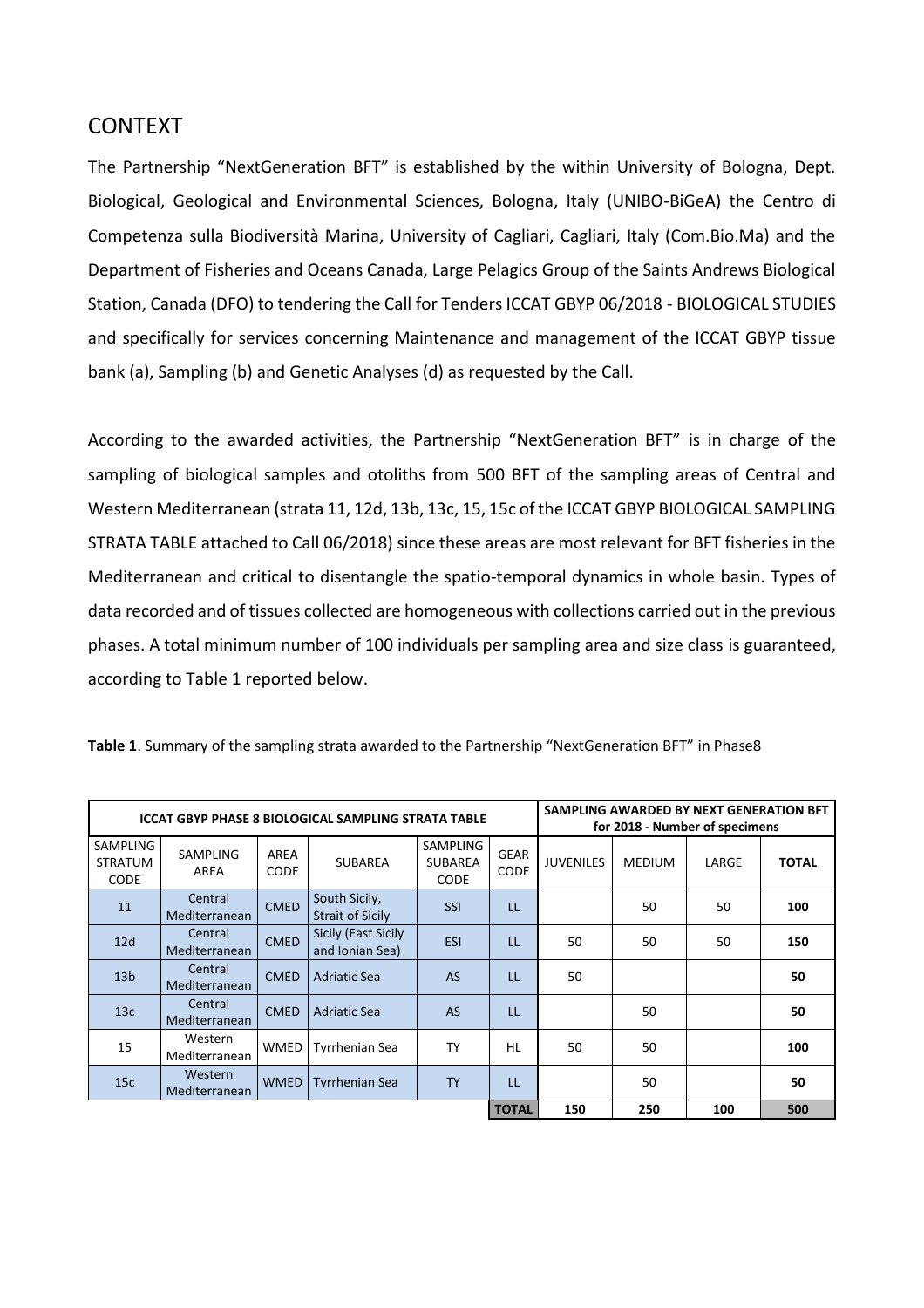## **ACTIVITIES** b) Sampling Task – Sampling of strata 11, 12d, 13b, 13c, 15, 15c

Scientists and technicians of the UNIBO-BiGeA have established agreements with local authorities, local fishermen and industries to carry out the needed sampling activities within national jurisdictions.

All sampling materials and labelled tubes have been provided to "NextGeneration BFT" partners and collaborators right after the communication of the assigned sampling strata, i.e. in the second half of June 2018.

Labelling of samples was performed in accordance with the GBYP DB requirements. We have continued the numbering of samples according to the samples provided in 2017 by the consortium "NextGeneration BFT" (NGBFT) as detailed in Table 2.

|                                                  | ICCAT GBYP PHASE 8 BIOLOGICAL SAMPLING STRATA TABLE |                            |                                               | SAMPLING AWARDED BY NEXT GENERATION BFT for<br>2018 - Labelling of specimens |                         |                         |                         |
|--------------------------------------------------|-----------------------------------------------------|----------------------------|-----------------------------------------------|------------------------------------------------------------------------------|-------------------------|-------------------------|-------------------------|
| <b>SAMPLING</b><br><b>STRATUM</b><br><b>CODE</b> | SAMPLING AREA                                       | <b>AREA</b><br><b>CODE</b> | <b>SUBAREA</b>                                | <b>SAMPLING</b><br><b>SUBAREA</b><br><b>CODE</b>                             | <b>JUVENILES</b>        | <b>MEDIUM</b>           | LARGE                   |
| 11                                               | Central<br>Mediterranean                            | <b>CMED</b>                | South Sicily,<br><b>Strait of Sicily</b>      | <b>SSI</b>                                                                   |                         | NGBFT-SSI-M-<br>01 > 50 | NGBFT-SSI-L-<br>01 > 50 |
| 12d                                              | Central<br>Mediterranean                            | <b>CMED</b>                | <b>Sicily (East Sicily</b><br>and Ionian Sea) | <b>ESI</b>                                                                   | NGBFT-ESI-J-<br>14 > 63 | NGBFT-ESI-M-<br>51>100  | NGBFT-ESI-L-<br>01 > 50 |
| 13 <sub>b</sub>                                  | Central<br>Mediterranean                            | <b>CMED</b>                | <b>Adriatic Sea</b>                           | <b>AS</b>                                                                    | NGBFT-AS-J-<br>01 > 50  |                         |                         |
| 13c                                              | Central<br>Mediterranean                            | <b>CMED</b>                | <b>Adriatic Sea</b>                           | AS                                                                           |                         | NGBFT-AS-M-<br>51>100   |                         |
| 15                                               | Western<br>Mediterranean                            | <b>WMED</b>                | <b>Tyrrhenian Sea</b>                         | <b>TY</b>                                                                    | NGBFT-TY-J-<br>16 > 65  | NGBFT-TY-M-<br>36 > 85  |                         |
| 15c                                              | Western<br>Mediterranean                            | <b>WMED</b>                | <b>Tyrrhenian Sea</b>                         | <b>TY</b>                                                                    |                         | NGBFT-TY-M-<br>86>135   |                         |

|  |  | Table 2. Labelling of the sampling strata awarded to the Partnership "NextGeneration BFT" in Phase8 |  |  |
|--|--|-----------------------------------------------------------------------------------------------------|--|--|
|--|--|-----------------------------------------------------------------------------------------------------|--|--|